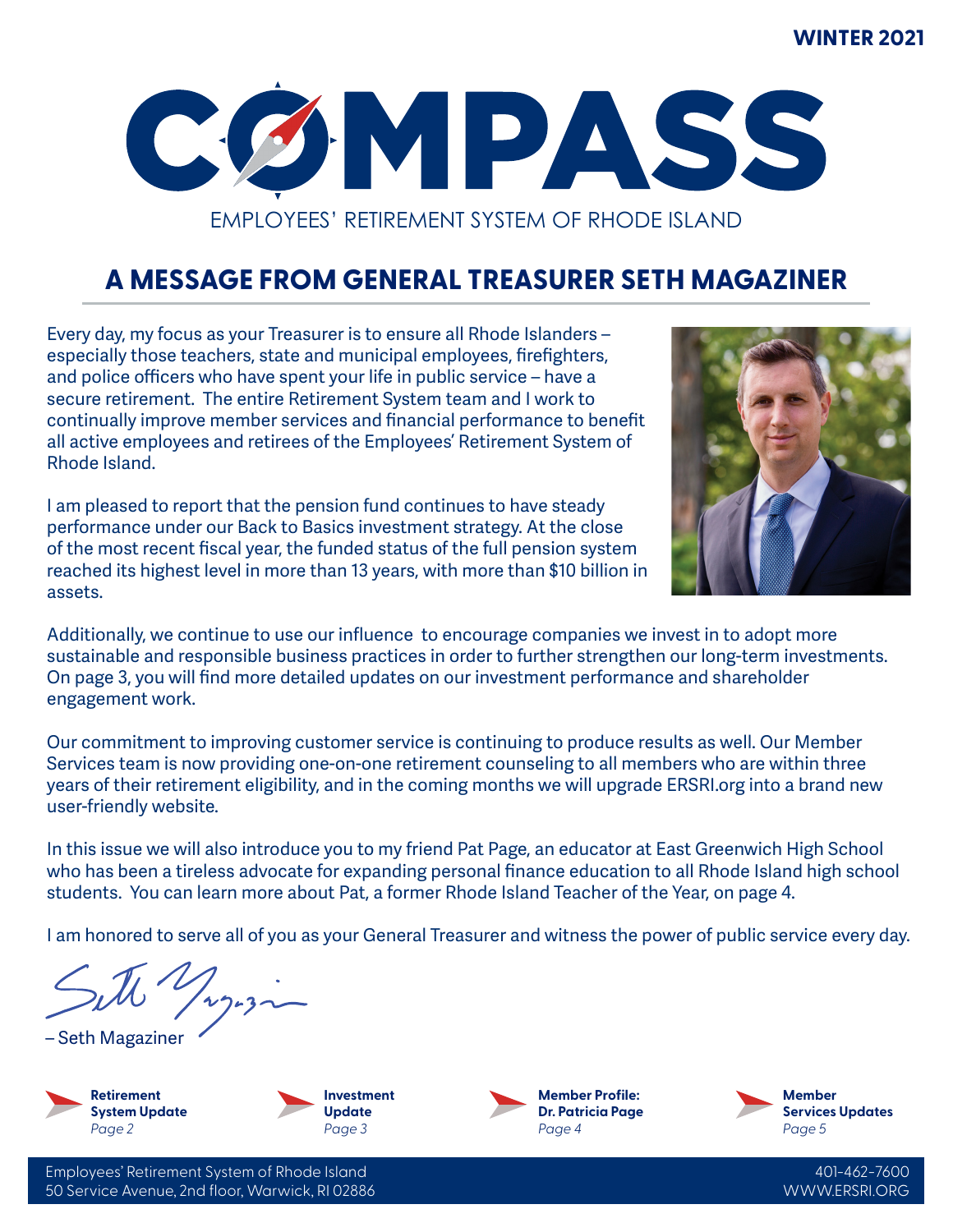### **RETIREMENT SYSTEM UPDATE**



#### **ASK FRANK**

**Q:** Tax time will be here soon, which means retirees will need a 1099-R to complete their tax returns. When can I expect my 1099-R?

**A:** The 1099-R form will include details concerning the benefit distributions you received during the 2021 tax year and should be used when filing your 2021 federal income taxes. The 1099-R's will start to go out in the mail to payees starting on January 10th and all members can expect to receive them by the end of January.

To ensure the 1099-R goes to the correct address, we encourage you to verify that we have your current address by visiting ERSRI.org. You can also get a copy of your 1099-R

by successfully logging into your account, select the ERS, MERS, etc. link to view your pay statement or your 1099-R form.

**Q:** I need to drop off documents to ERSRI – are you open?

**A:** The ERSRI Member Service Center lobby is open from 8:30 AM to 4:00 PM Monday-Friday for members who need to obtain forms or drop off documents.

All visitors are required to wear a mask. We can take walk-ins but for faster service, we encourage members to call or email the Member Service Center for assistance or to schedule an appointment.

Limited-contact drop-off is also available using our secure drop-box in our foyer.

*Frank J. Karpinski has been with ERSRI since 1994 and has been Executive Director since 2001.*



Frank Karpinski has received the Gary S. Sasse Award for his outstanding contributions to state government from the Rhode Island Public Expenditure Council at their 78th Annual Meeting on November 1st. This is a well-deserved honor for Frank, who has served ERSRI members with integrity, professionalism, humor and care for 27 years. Congratulations, Frank!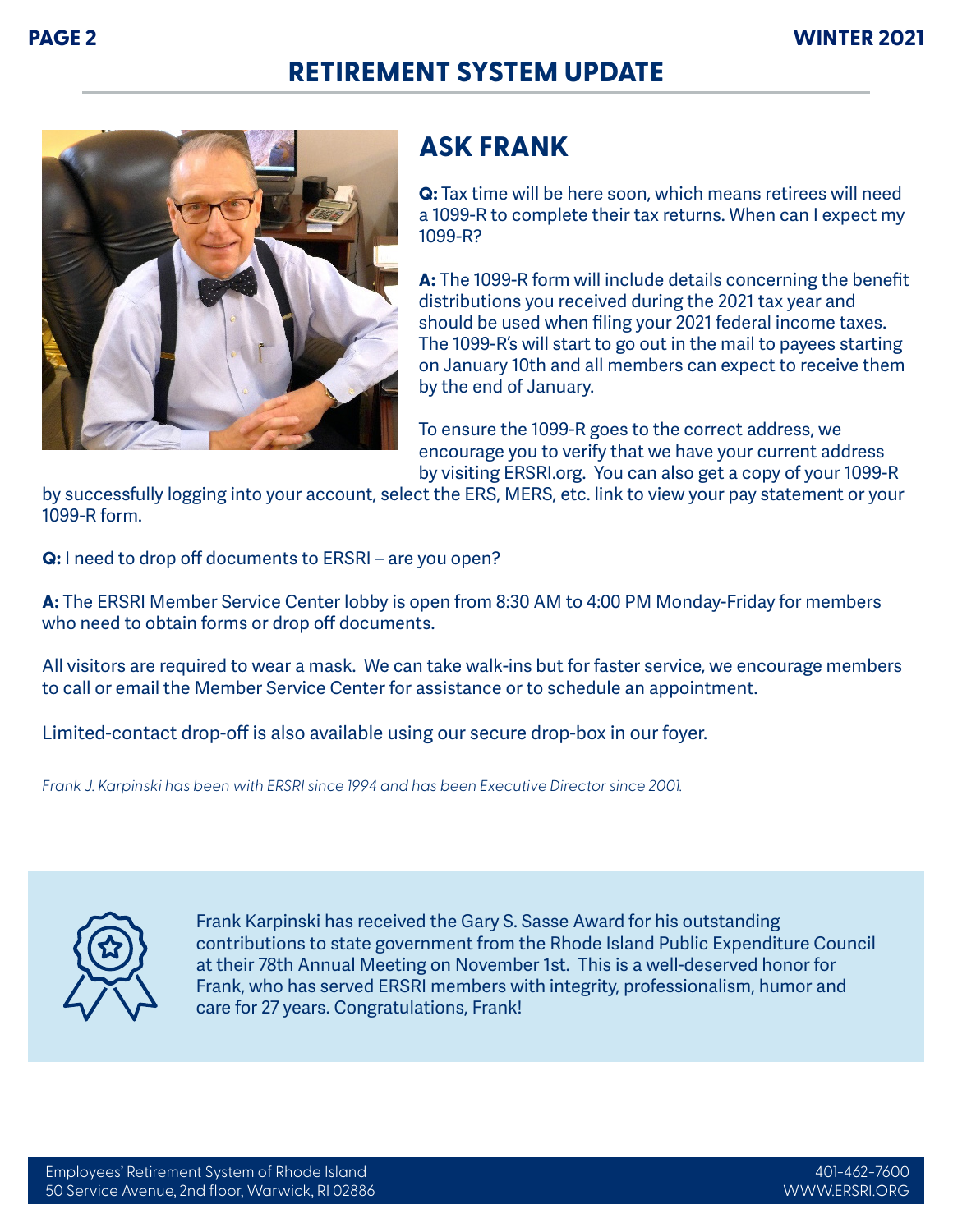#### **INVESTMENT UPDATE**

The Rhode Island pension fund continued its steady performance in recent months under the Back to Basic's investment strategy, ending the month of November with more than \$10.5 billion in assets. The pension fund significantly outperformed the U.S. stock market. As of November 30, 2021, the pension fund has outperformed a traditional 60% stock/ 40% bond benchmark over the past year by a wide margin, 17.5% versus 10.8%.

Due to our strong investment performance, the overall funded status of the pension system across all plans has reached its highest level since 2008, at 63.9%. This means that the system is more financially secure, and continuing to improve. Among the 117 municipal plans in the system, 37 are more than 100% funded (up from 30 last year), and 81 are at least 80% funded (up from 76 last year).

Additionally, the pension system was recognized for its commitment to transparency by the Government Finance Officers Association (GFOA) with a Certificate of Achievement for the fourth year in a row. The GFOA Certificate of Achievement is the highest form of recognition in governmental accounting and financial regulation.

Additional information about the Rhode Island pension system, including the "Back to Basics" investment strategy and performance, can be found online as part of Treasurer Magaziner's "Transparent Treasury" initiative at investments.treasury.ri.gov

#### **SHAREHOLDER ENGAGEMENT UPDATE**

As an investor in some of the world's largest companies, the Rhode Island pension fund continues to use its influence to compel many of those companies to adopt more responsive behavior on key issues like climate change, workers' rights, and corporate diversity.

Here are some examples from the past year of how your power as investors through the Rhode Island pension system has made a difference in recent years:

- Filing a shareholder proposal at Walmart aimed at reducing greenhouse gas emissions
- Joining the call for hazard pay for Stop and Shop employees in the early months of the Covid-19 pandemic
- Initiating a shareholder lawsuit at Facebook regarding inappropriate use of user data
- Successfully pressuring the NASDAQ stock exchange to require all listed companies to report data regarding diversity on corporate boards

In October, Treasurer Magaziner released a report on his work to use the influence of the \$10.4 billion pension fund to compel companies to adopt more responsible corporate practices on climate change, workers' rights, corporate diversity and other key issues. Highlights of the report include actions to reduce prescription drug costs, fight opioid distributors, continue hazard pay for essential workers, protect use privacy on Facebook and increase corporate diversity.

A full report on Rhode Island's shareholder engagement work is available at: www.treasury.ri.gov/shareholderengagement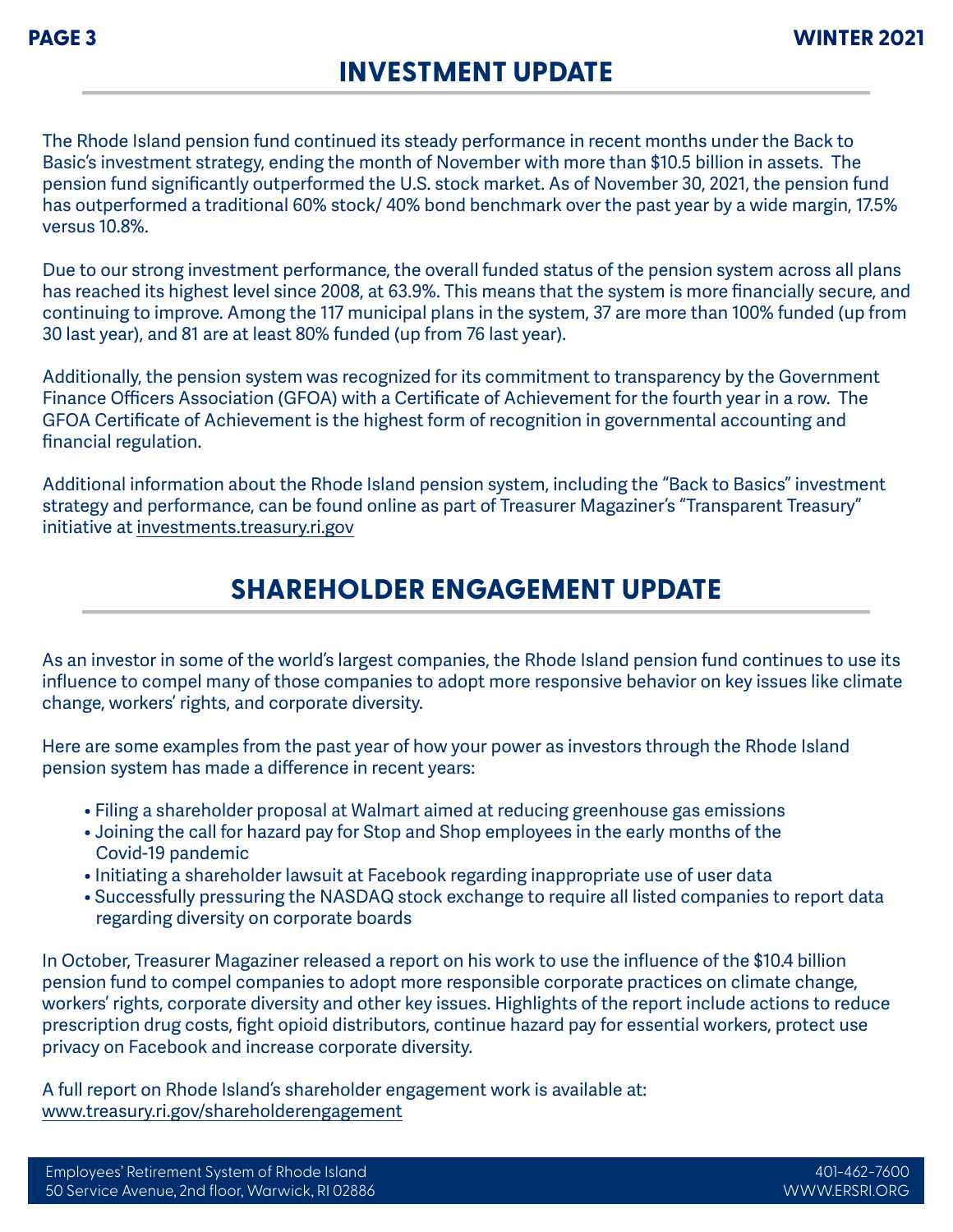

## **DR. PATRICIA PAGE, EDUCATOR, EAST GREENWICH HIGH SCHOOL**

Patricia (Pat) Page, a Management and Finance educator, holds an MBA in Finance, a master's degree in education, and a PhD specializing in Educational Technology. Her varied career includes senior-management positions in the public and private sector with responsibility for corporate communications, organizational development, compensation and benefits, and information technology.

Dr. Page has spent the last 15 years in East Greenwich Public Schools. "With the support of my school district, my focus has been on financial literacy education for students, raising awareness about the need for it, and supporting educators who are teaching it," says Dr. Page. "Personal finance education is vital instruction for our students to succeed, whether by continuing their education or entering the job market."

"While working in the private sector I helped to on-board new employees, and it was painfully clear how few of them had enough knowledge to make really important decisions about retirement, healthcare, or flexible spending accounts. I knew that we needed to start this education before someone's first day on the job."

Even before she was named "Rhode Island's 2014 Teacher of the Year," Dr. Page had been advocating that all students receive high-quality personal finance instruction "that will equip them with skills that will prepare them for a successful financial future." She even raised the issue when she met with President Barack Obama.

"I had just about one minute to speak with the President. I thanked him for the work that his administration was doing in the financial education space and told him about the students I was teaching, who were pushing to establish financial literacy standards here in Rhode Island," recalls Dr. Page.

 A diverse group of stakeholders, including Dr. Page, have been working to improve support and access for educators who are teaching financial education, to increase their access to teaching materials, and build their confidence to teach the subject.

Earlier this year, the Rhode Island General Assembly passed financial literacy legislation, proposed by Treasurer Magaziner, Dr. Page, and a broad coalition of educators, students, and advocates, which guarantees that all students in Rhode Island will receive financial literacy education prior to graduating high school.

"For years, Pat Page has provided valuable support, guidance, and feedback," said Treasurer Magaziner. "Our strongest advocates, who worked very hard to get a financial literacy bill passed, were teachers and students — students who very much wanted this to be taught, and teachers who are ready to teach it."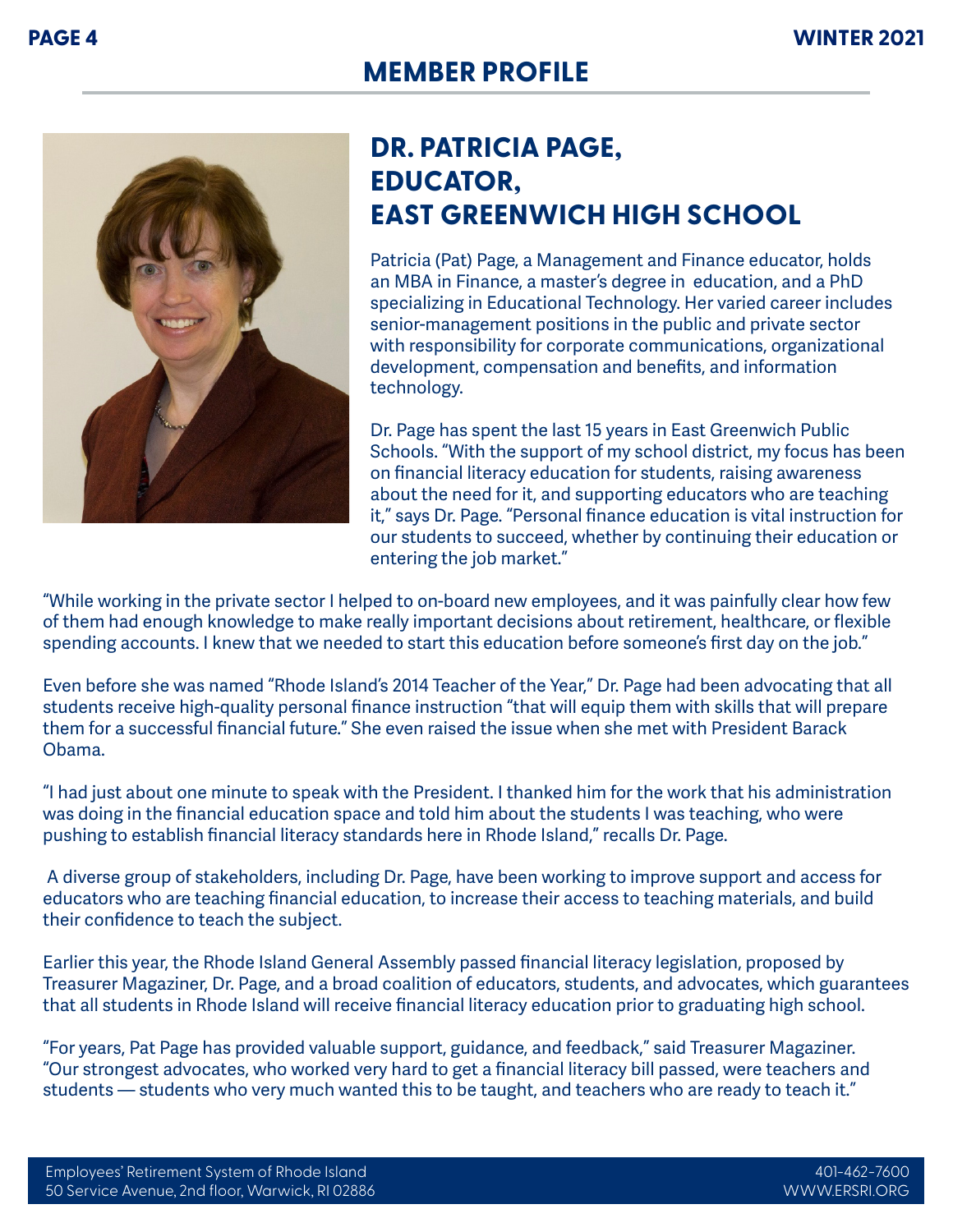#### **MEMBER SERVICES UPDATES**

The Retirement System now offers one-on-one retirement counseling for members who are within 3 years of their retirement eligibility date.

To request benefit information or schedule a personalized retirement counseling session, you can visit www.ersri.org and click on "I am a member."

#### **ERSRI BENEFIT PAYMENT SCHEDULE 2022**

| <b>PAYMENT MONTH</b> | <b>PAYMENT DAY</b> | <b>BENEFIT PAYMENT DATE</b> |
|----------------------|--------------------|-----------------------------|
| <b>January</b>       | Monday             | <b>January 31, 2022</b>     |
| <b>February</b>      | Monday             | <b>February 28, 2022</b>    |
| <b>March</b>         | <b>Thursday</b>    | March 31, 2022              |
| <b>April</b>         | Friday             | April 29, 2022              |
| <b>May</b>           | <b>Tuesday</b>     | May 31, 2022                |
| June                 | Thursday           | June 30, 2022               |
| July                 | Friday             | <b>July 29, 2022</b>        |
| <b>August</b>        | Wednesday          | <b>August 31, 2022</b>      |
| <b>September</b>     | Friday             | September 30, 2022          |
| <b>October</b>       | Monday             | October 31, 2022            |
| <b>November</b>      | Wednesday          | November 30, 2022           |
| <b>December</b>      | Friday             | December 30, 2022           |

ERSRI pays in arrears on the **last business day** of each month For example, the March 31st benefit payment covers the period of March 1st through March 31st.